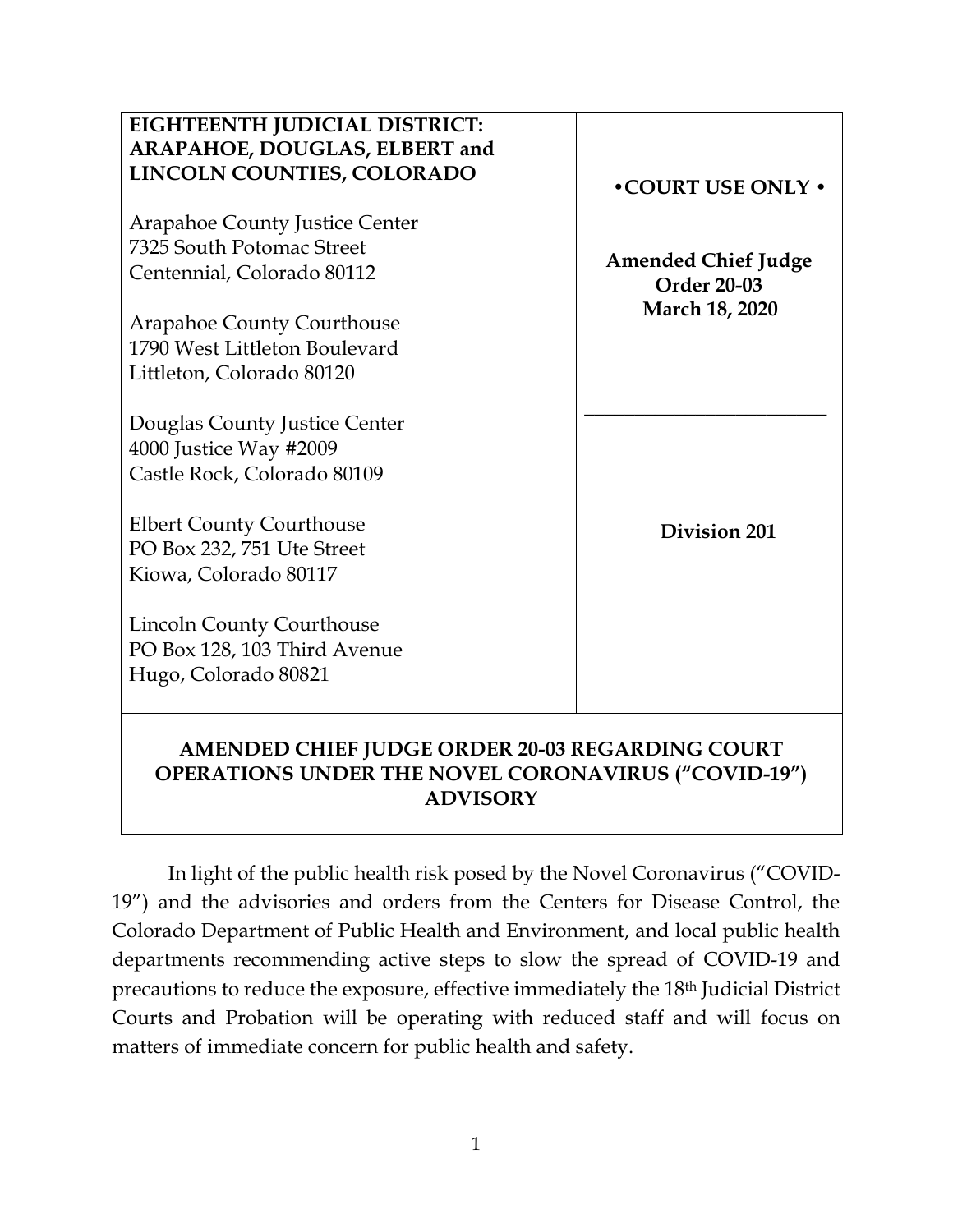Pursuant to the authority granted in Chief Justice Directive 95-01 and the directives found in the Order Regarding COVID-19 and Operation of Colorado State Courts, issued by Colorado Supreme Court Chief Justice Nathan B. Coats on March 16, 2020, it is hereby ORDERED as follows:

- **(1) Arapahoe County Courthouse in Littleton**: Pursuant to Chief Judge Order 20-02, the Arapahoe County Courthouse located at 1790 West Littleton Boulevard, Littleton, Colorado, will be **closed to the public** effective March 19, 2020 through April 3, 2020. All public safety matters meeting the criteria set forth in section (5) below should be directed to the Arapahoe County Justice Center located at 7325 South Potomac Street, Centennial, Colorado.
- **(2) Operations**: The Arapahoe County and Douglas County clerk's offices will be open from 7:30 a.m. to 4:00 p.m. The Elbert County and Lincoln County clerk's offices will be open from 8:00 a.m. to 4:00 p.m. The clerk's offices will be open Monday through Friday, with the exception of legal holidays. Staff will be reduced as coordinated by the Court Executive and the Clerks of Court, with the approval of the Chief Judge. During operating hours, the clerk's offices will only accept paper filings related to public safety matters listed in Section 5 below. All other paper filings may be either emailed to [18Jury@judicial.state.co.us](mailto:18Jury@judicial.state.co.us) or mailed directly to the applicable courthouse. Electronic filings through CCE may continue; however, filings not related to public safety matters may not be processed until after April 6, 2020, due to the reduction in staffing levels.
- **(3) Jury Calls**: All jury calls with a return date between March 18, 2020, and April 3, 2020, have been cancelled. No jurors should appear at the courthouses during those dates. If your appearance is rescheduled, you will receive a new jury summons in the mail. For those jurors who have a jury summons for a date to appear commencing on or after April 6, 2020, please continue to monitor the Court's website for updates.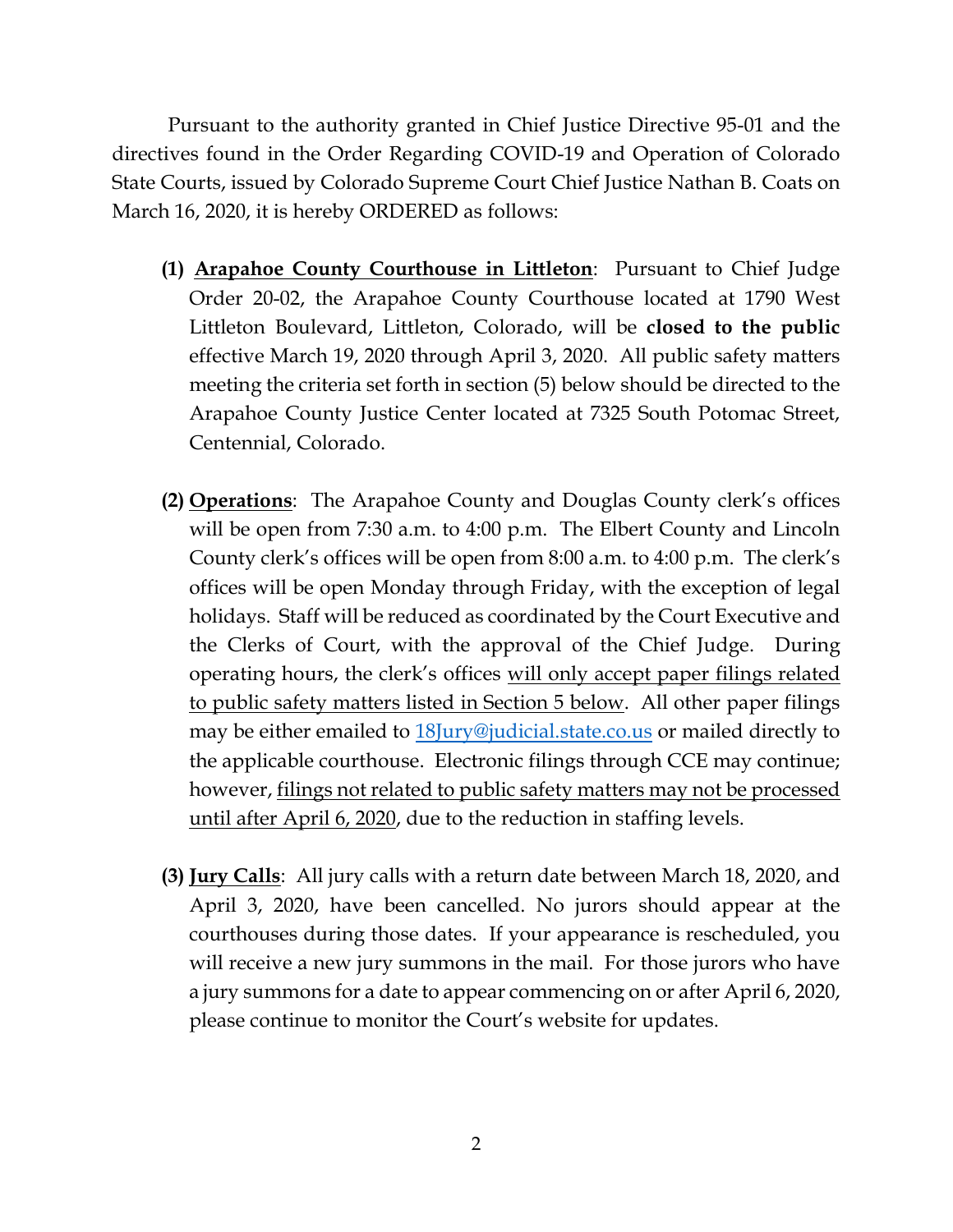- **(4) Mandatory Continuance**: Except for all public safety matters listed in section (5) below, **ALL** other appearances and/or hearings set from 8:00 a.m. Thursday, March 19, 2020, through 5:00 p.m. Friday, April 3, 2020, are hereby **VACATED** and **CONTINUED**. Please **do not** appear at the courthouse. On Thursday, March 19, 2020, and Friday, March 20, 2020, judicial officers and staff will be working to reschedule all these cases, including the matters set on the days the courthouses were closed, March 17, 2020 and March 18, 2020. If you are represented by counsel, please contact your counsel to obtain your new date. If you are not represented by counsel, please first check the Court's website at [https://www.courts.state.co.us/Courts/District/Dockets.cfm?District\\_I](https://www.courts.state.co.us/Courts/District/Dockets.cfm?District_ID=18)  $D=18$  to see if your new date is posted there. Otherwise, parties and attorneys may also contact the appropriate division, if the case is assigned to a division, or the respective clerk's offices if you are uncertain of the division assignment, to reschedule. Any person who does appear at a courthouse for a hearing or appearance that is not a public safety matter shall be provided a paper by a member of the court security team and/or court staff containing instructions on how to contact the court.
- **(5) Public Safety Matters**: The courthouses, except for the Arapahoe County Courthouse in Littleton, will continue to conduct hearings on public safety matters. Public safety matters are **limited** to the following:
	- **a.** Petitions for temporary civil protection orders and permanent protection order hearings;
	- **b.** Petitions for temporary emergency risk protection orders and hearings on emergency risk protection orders;
	- **c.** Crim. P. Rule 5 advisements for incarcerated persons and initial settings of bail;
	- **d.** Revocation hearings on complaints to revoke probation involving an incarcerated defendant;
	- **e.** Proceedings necessary to protect the constitutional rights of criminal defendants including bond-related matters and plea agreements for incarcerated individuals;
	- **f.** Detention hearings for juvenile delinquency cases;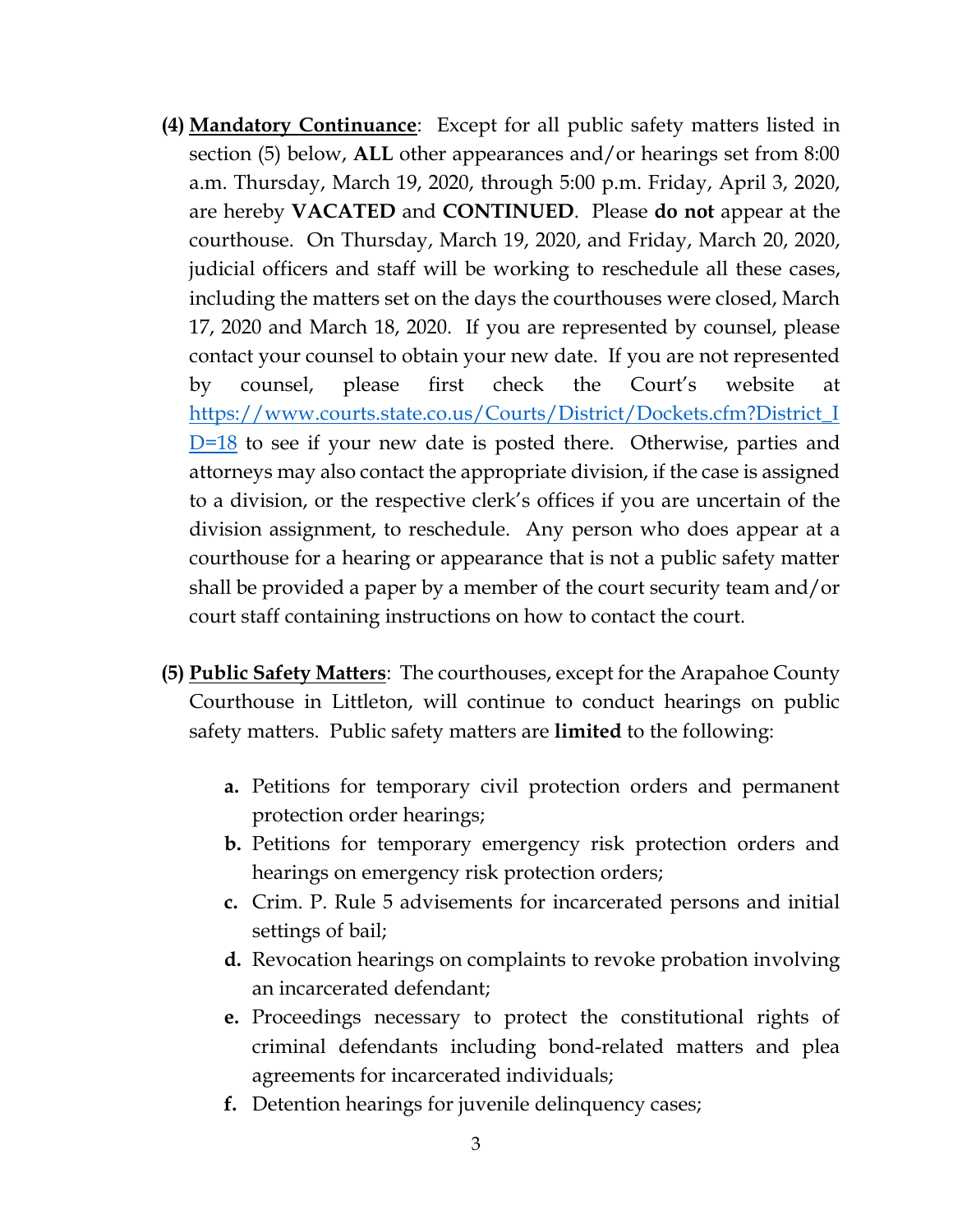- **g.** Shelter hearings in dependency and neglect cases or other juvenile proceedings;
- **h.** Petitions for appointment of an emergency guardian and/or special conservator;
- **i.** Hearings on motions to restrict parenting time and parental abduction prevention;
- **j.** Emergency mental health proceedings; and
- **k.** Other proceedings deemed necessary by the Chief Judge to prevent a substantial risk of imminent financial hardship, or imminent risk to the health, safety or welfare of any individual or members of the community.
- **(6) Social Distancing:** When hearings are conducted for public safety matters, judicial officers and court staff shall seek to limit in person participation and encourage and accommodate telephone and/or video appearance for all participants.
- **(7) Self-Help Centers**: All self-help centers in the 18th Judicial District are **closed** until April 6, 2020. All court forms and instructions can be found at [https://www.courts.state.co.us/Self\\_Help/Index.cfm](https://www.courts.state.co.us/Self_Help/Index.cfm)
- **(8) Bond Return Dates**: Bond return dates, including bond returns that are determined by the Sheriffs regarding other jurisdictions in Colorado, shall be scheduled for no sooner than the week of May 25, 2020.
- **(9) Extrajudicial Activities**: The use of any of the courthouses for extrajudicial activities (e.g., the solemnization of marriages) is prohibited until further notice.

The Chief Judge will continue to monitor available information and recommendations from health organizations, and this CJO 20-03 may be revised or extended as deemed necessary.